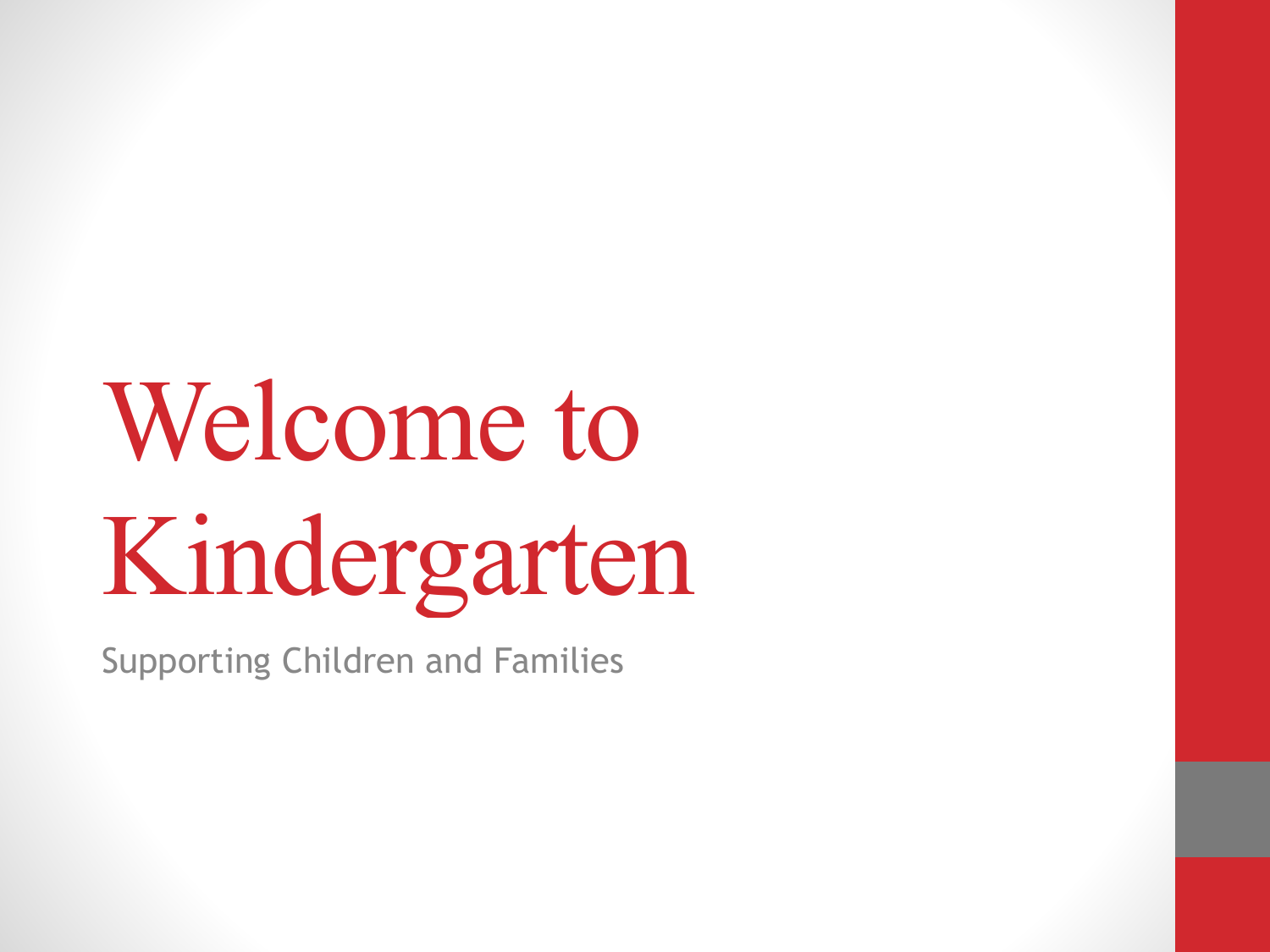• **We work with our community partners to improve outcomes for children and families**

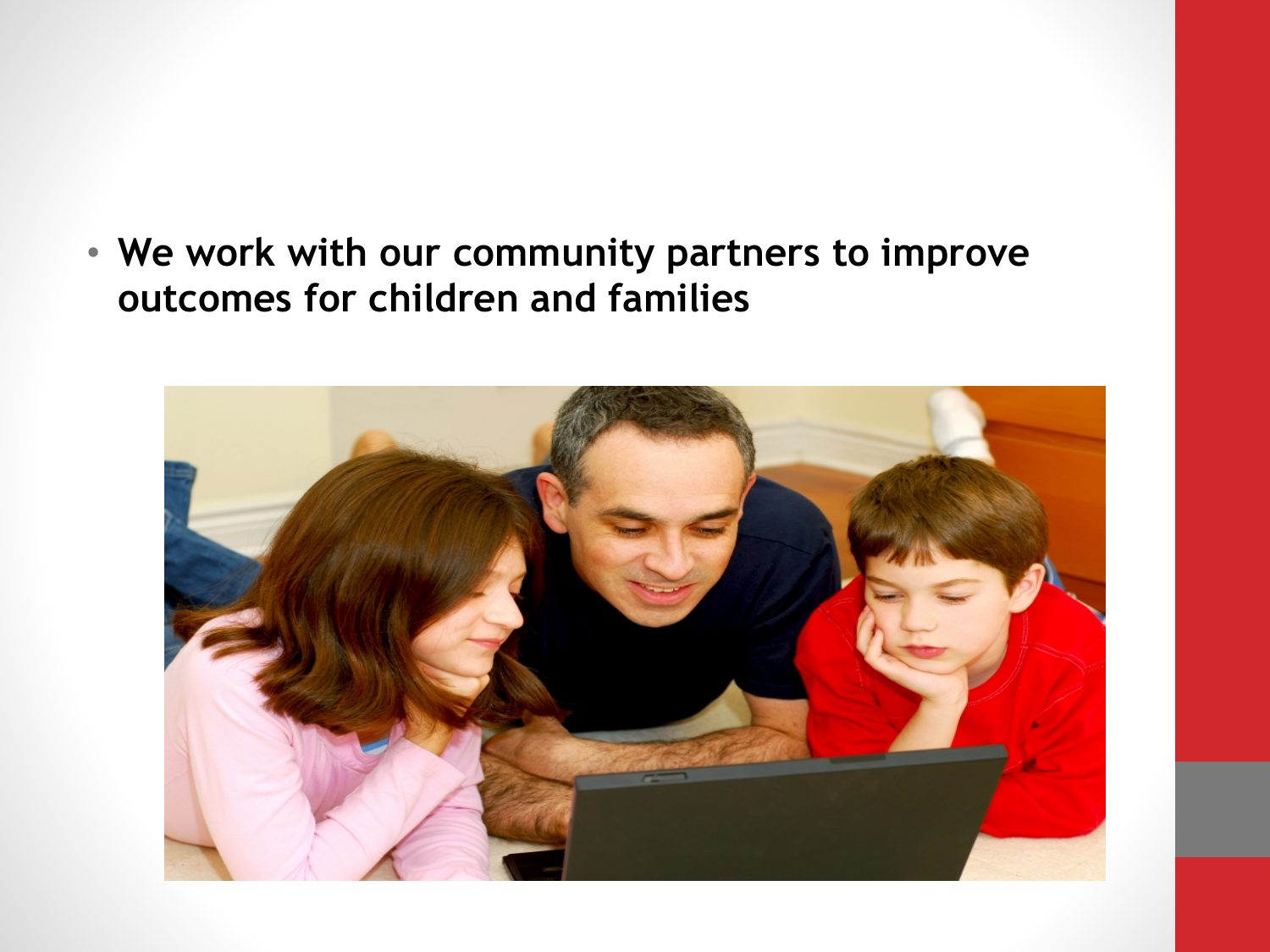

- **Provides community partners with the opportunity to develop positive relationships with schools and build awareness of their family support programs**
- **Provides parents and school staff**  with the opportunity to learn more about programs and suppor **available in the community**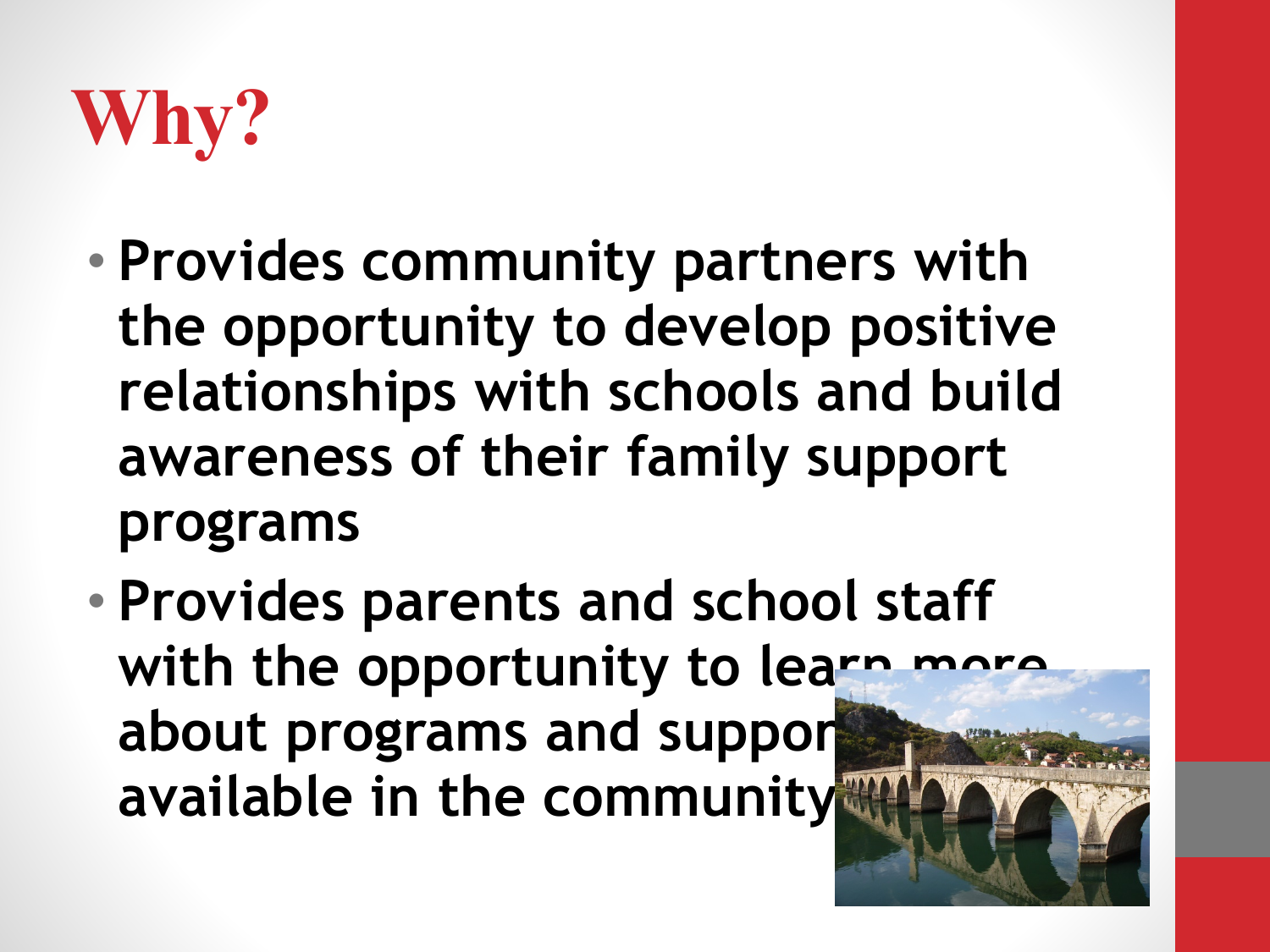#### **What:**

- **A community partner represents the early years service system at an Open House (Welcome to Kindergarten Event) attended by children and families**
- **Resources identified by Early Years Service Providers are handed out to families**
- **Community partner engages with families to answer questions about supports/services**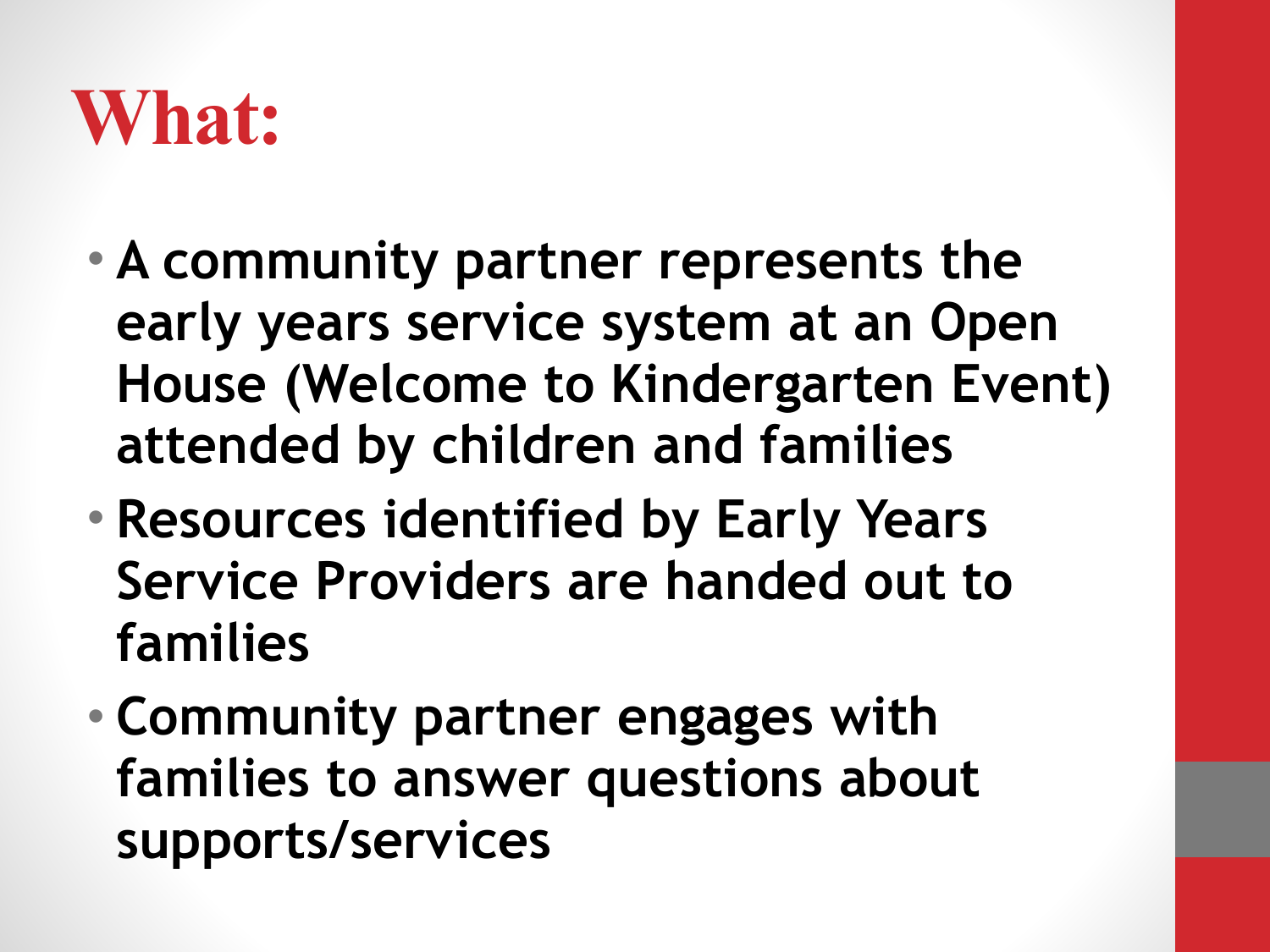## **Process**

- **Confirm date with school**
- **Determine format of the event (classroom activities, open house, whole group presentation)**
- **Ask for a table and an area to set up where you can most easily access families**
- **Call back closer to the date to confirm registration numbers**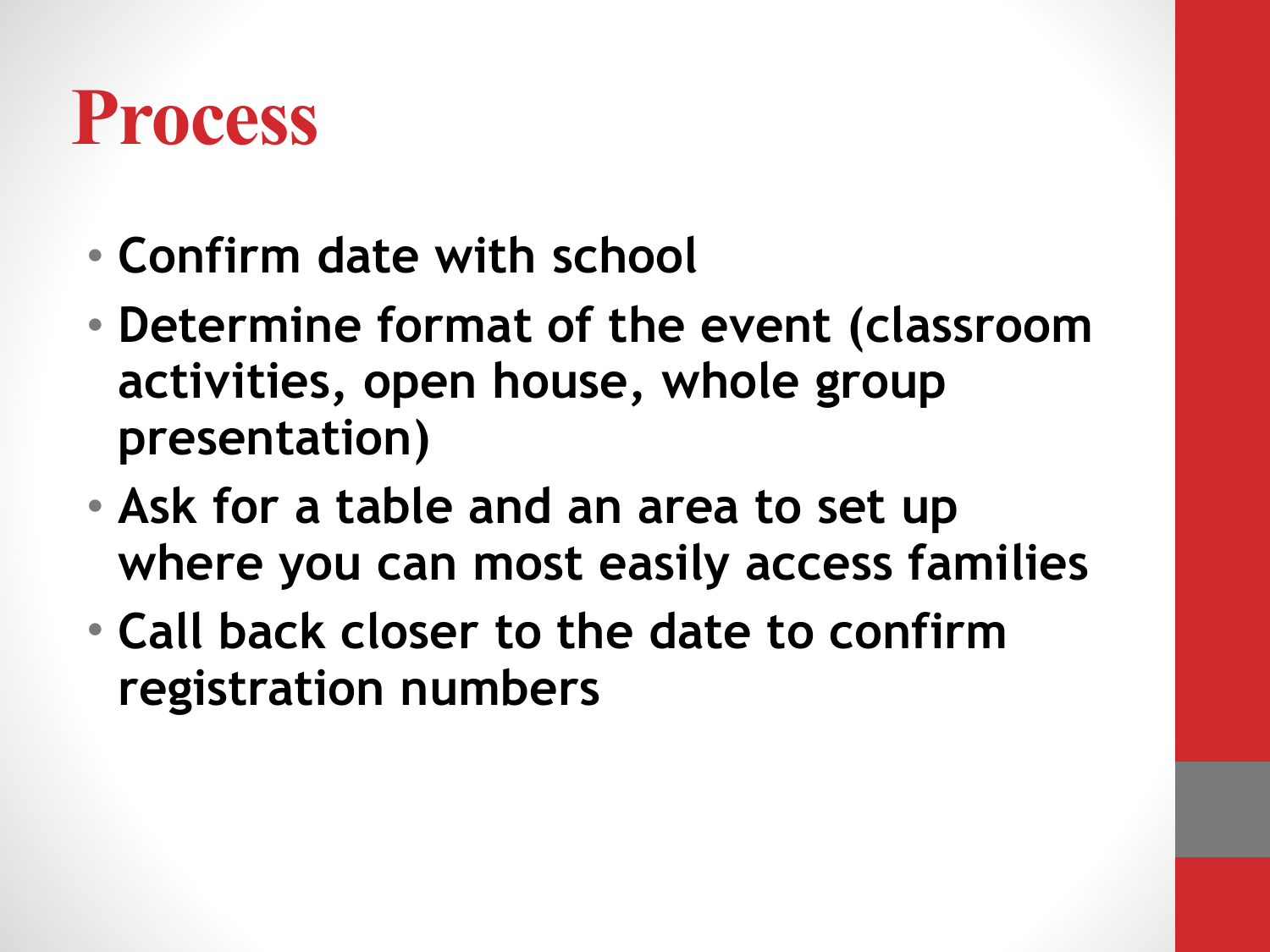## **Process (cont'd)**

- **Report numbers to Margaret Fancy**
- **Make arrangements to pick up resources**
- **Before event review resources and agencies**
- **Attend event**
- **Record any questions/comments from families that you might not be able answer**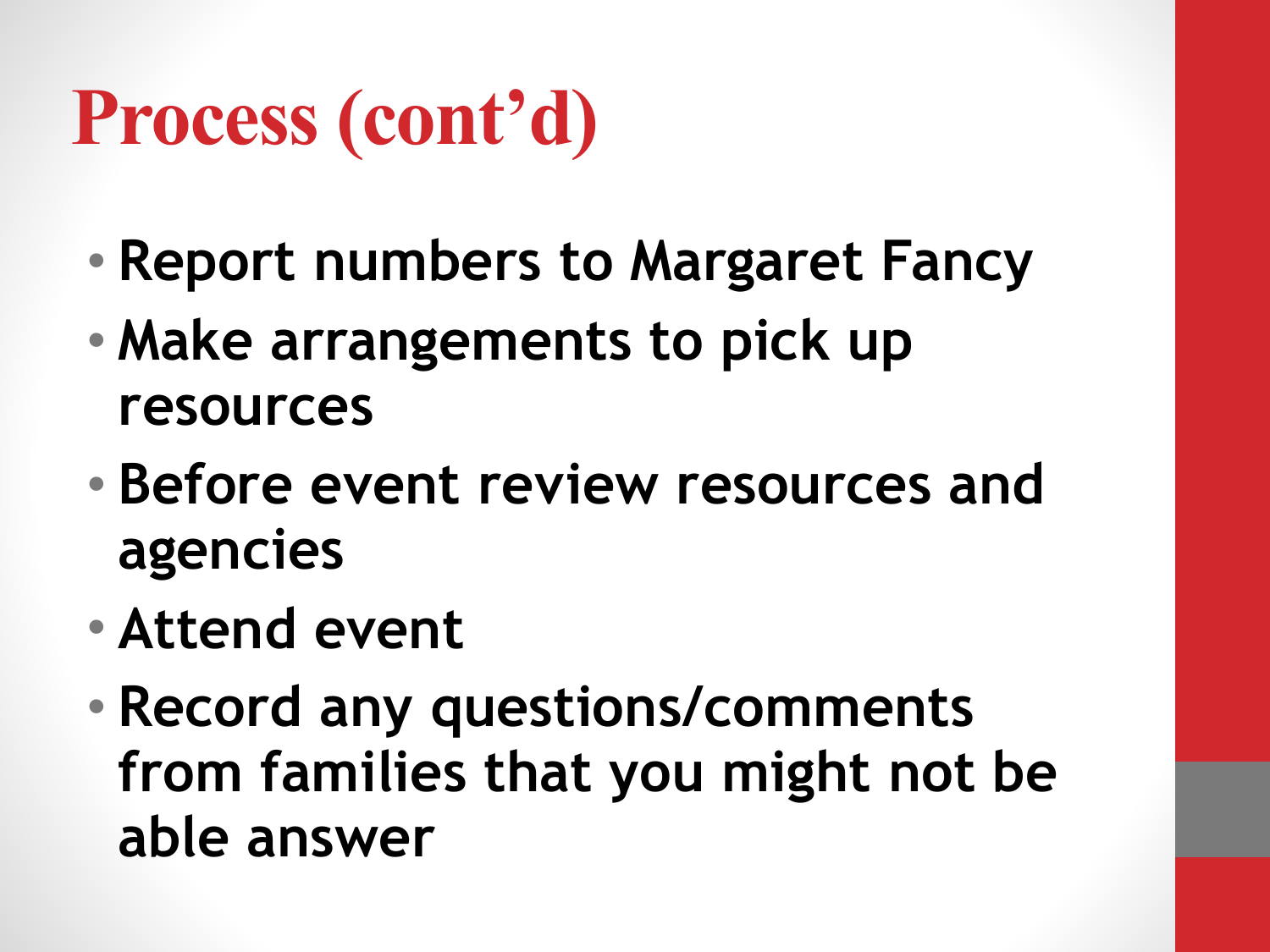## **Process (cont'd\_**

- **If opportunity presents itself talk to school staff to determine any issues/ trends**
- **Return unused resources**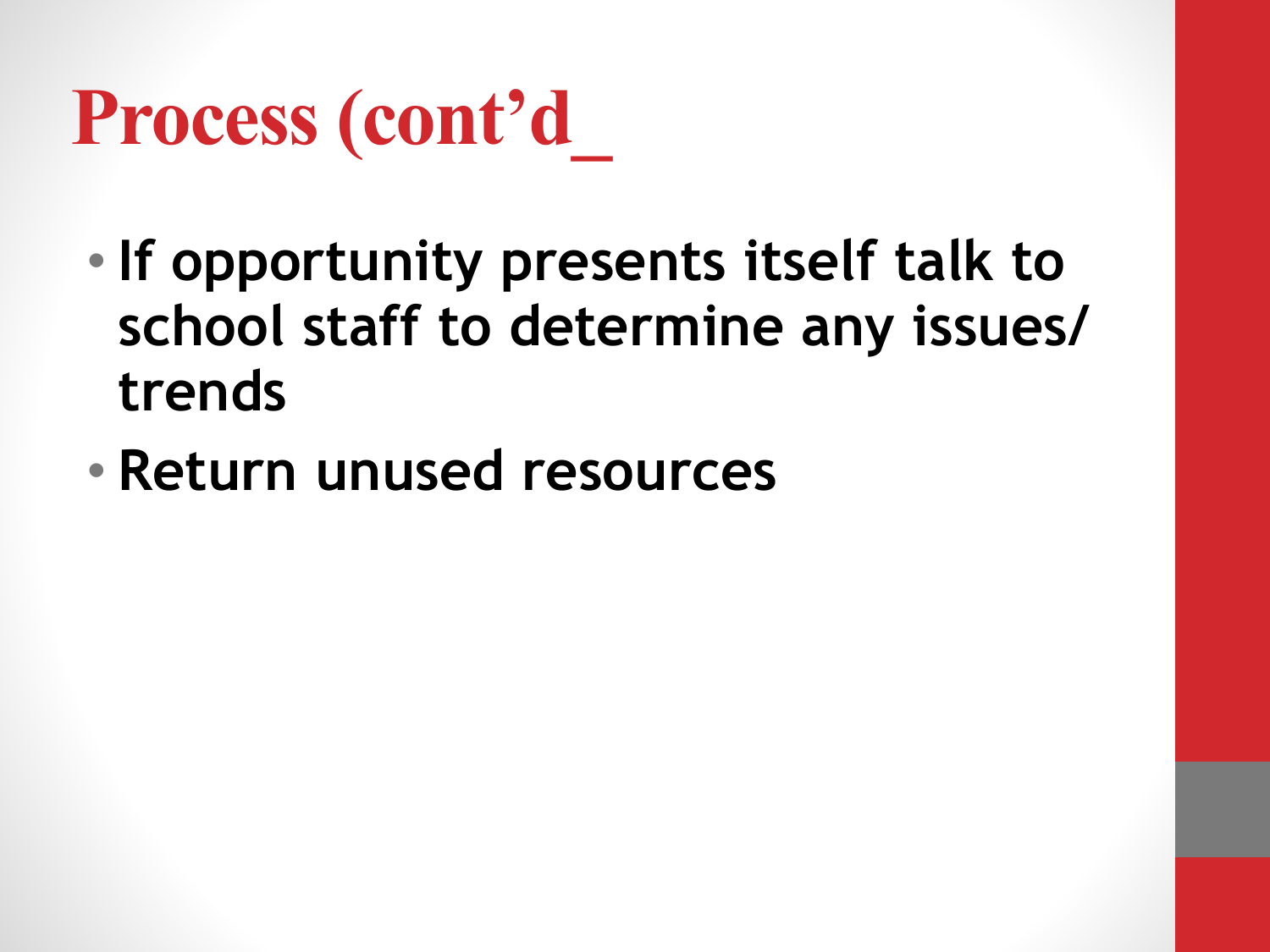### **Resources**

- **Age 4 NDDS (stages of development)**
- **Triple P Notepads and Play dough (parenting support)**
- **Language Express pamphlets**
- **Family Resource Guides**
- **ABC Booklets**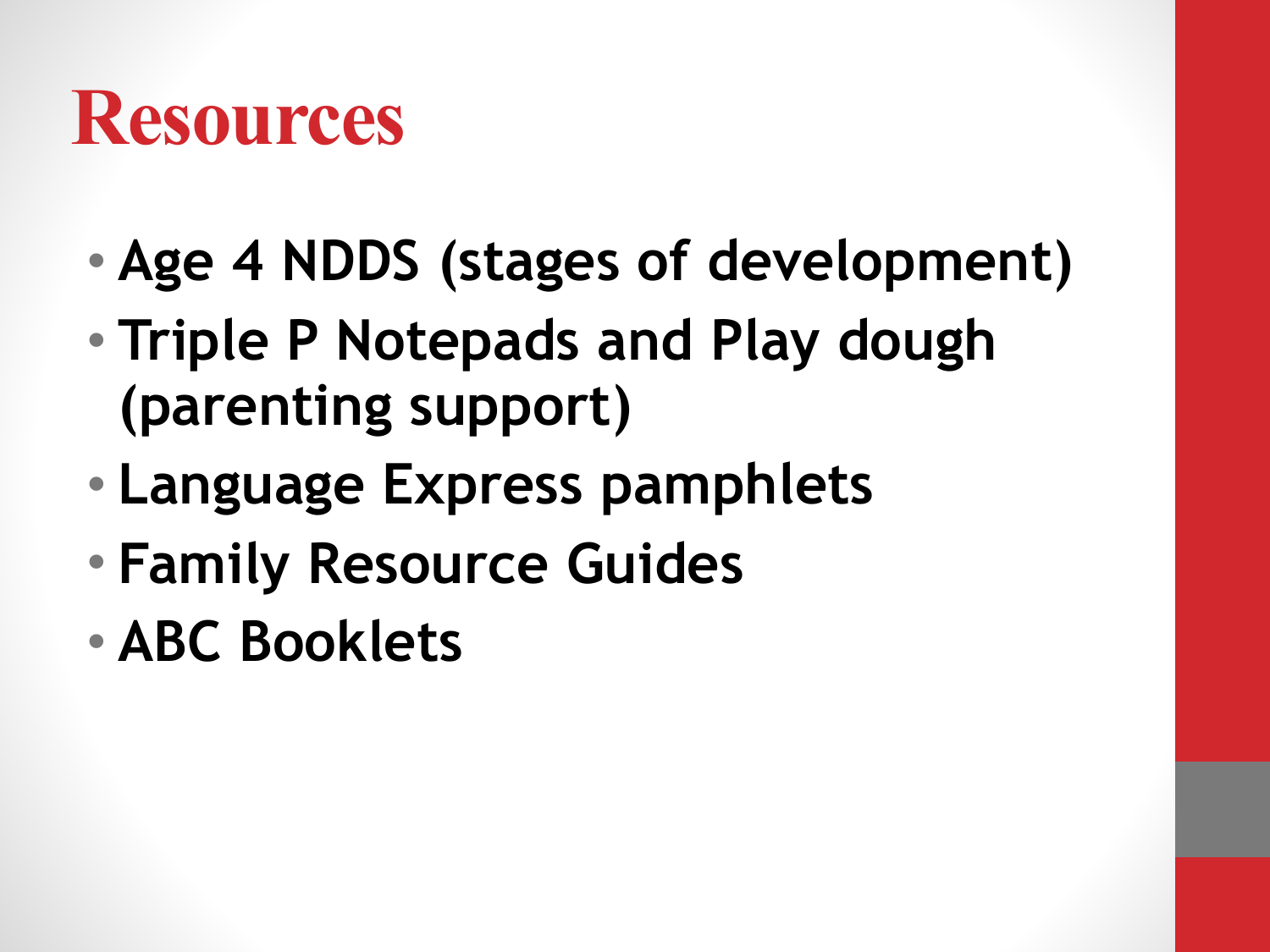## **Additional Information**

• **If you are unable to attend on date of session please arrange trade with another community partner (and notify keeper of master list.) Michelle Murray [mmurray@CRCHC.ON.CA](mailto:mmurray@CRCHC.ON.CA)**